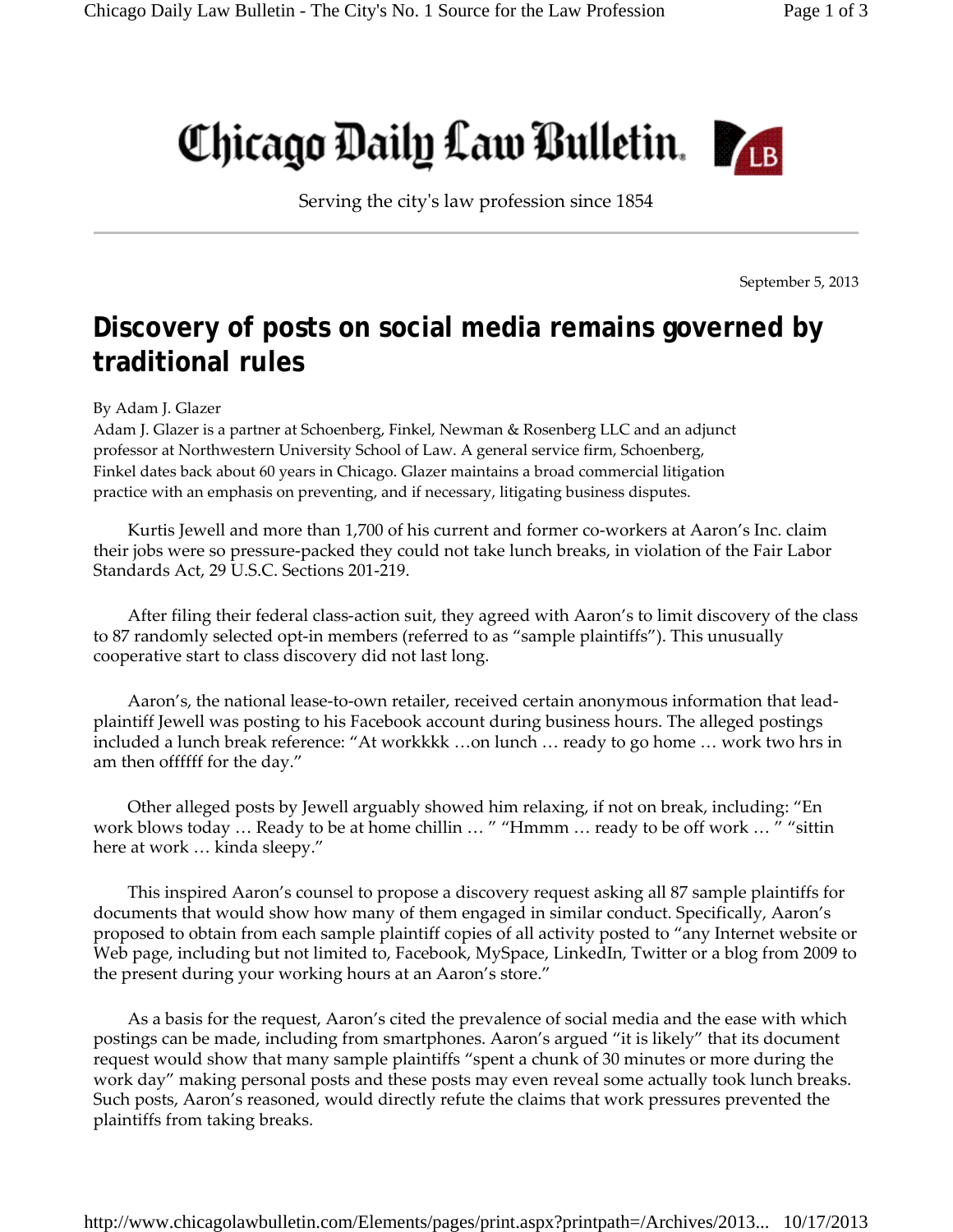The 87 sample plaintiffs objected to searching for and producing years of postings to media sites and asserted that the proposed task was "tedious and incredibly time‐consuming." Plaintiffs' counsel argued that complying would require assisting all 87 "in making a day‐by‐day, hour‐by‐ hour search of the websites, comparing the date and time of each posting with the schedule of workdays and hours to determine if they coincided."

This argument would prove imprecise at best. The plaintiffs' overly burdensome claim was based on the contention that Facebook posts do not contain a time stamp so determining when they were made required examining each post. Although it was not known how many daily posts were made by each of the 87 plaintiffs, it was estimated that clicking on each one to glean the requested data would take between 1,323 and 26,462 hours.

Because the plaintiffs failed to offer evidence to support their burdensome claims, Judge Amy Totenberg of the federal court in Atlanta, studied Facebook's features and determined that users can download their data, "including 'timeline' information, 'wall' postings, activity log, messages and photographs." All posts and other activity in a single document is then viewable with a date and time stamp. This discovery led the court to balance certain relevant and competing concerns in the just‐published decision, *Jewell v. Aaron's Inc.*, 2013 WL 3770837 (N.D. Ga. July 19, 2013).

Courts have generally ruled that social networking site data made available for public view is protected by neither legal privilege nor any right of privacy. Yet, it is also recognized that users of Facebook and other sites are often careful to limit information from public view and litigants are not accorded carte blanche to inspect such content.

A familiar threshold showing must be met under Fed.R.Civ.P. 26(b) that the requested information is reasonably calculated to lead to the discovery of admissible evidence. Otherwise, as another district court recently noted, courts would permit a defendant "to engage in the proverbial fishing expedition, in the hope that there might be something of relevance in the plaintiff's Facebook account." *Tompkins v. Detroit Metro. Airport*, 278 F.R.D. 387, 388 (E.D.Mich. 2012).

The defendant in *Tompkins* sought a court order compelling the plaintiff, who claimed back and other injuries after suffering a slip‐and‐fall at the Detroit airport, to release records from the sections of her Facebook account she designated as private. Attempting to cross the relevance threshold, the defendant argued that the plaintiff's public postings showing her smiling while holding a small dog and at a birthday party in Florida, demonstrated the relevance of her private postings.

Noting the dog weighed less than 5 pounds and the plaintiff did not claim to be bed‐ridden or unable to participate in "modest social activities," the court rejected the discovery request for private Facebook postings. Had the public Facebook content depicted her "playing golf or riding horseback," the relevancy threshold may well have been crossed.

Aaron's attempt to demonstrate relevance likewise came up short. The exemplar evidence of Jewell's Facebook postings did not persuade the court that ordering production from the other 86 sample plaintiffs was likely to yield evidence showing they were not pressured to work through meal periods. Even if Facebook posts made during work hours were produced, this would not necessarily show whether a sample plaintiff "received a bona fide meal period."

Totenberg ruled that, like the defendant in *Tompkins*, Aaron's was merely hoping for something of relevance in the plaintiffs' social media postings. Relying on mere hope, combined with the